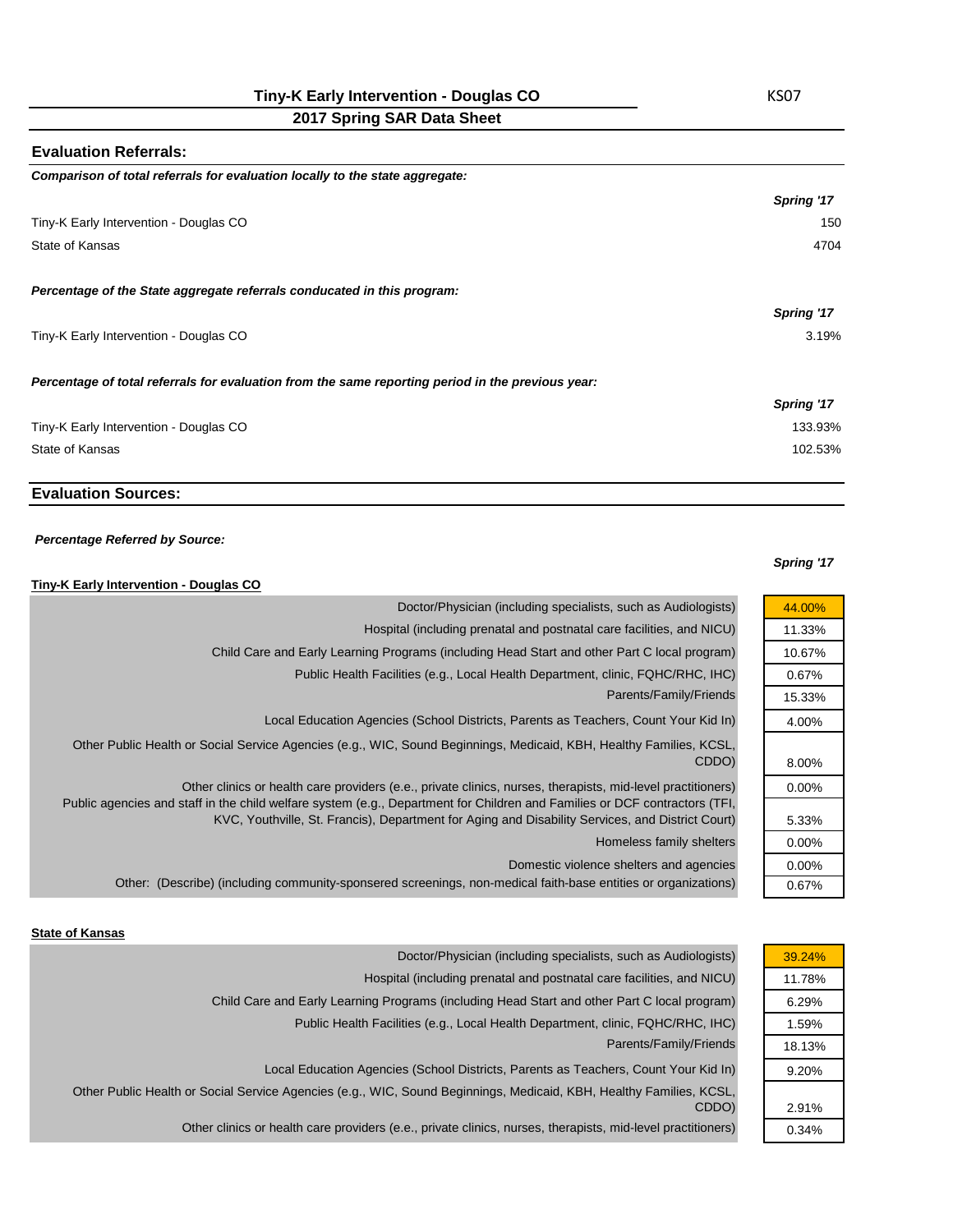| KVC, Youthville, St. Francis), Department for Aging and Disability Services, and District Court)               | 7.99%      |
|----------------------------------------------------------------------------------------------------------------|------------|
| Homeless family shelters                                                                                       | 0.02%      |
| Domestic violence shelters and agencies                                                                        | 0.00%      |
| Other: (Describe) (including community-sponsered screenings, non-medical faith-base entities or organizations) | 2.49%      |
| Total referred but not evaluated:                                                                              |            |
|                                                                                                                | Spring '17 |
| Tiny-K Early Intervention - Douglas CO                                                                         | 48         |
| State of Kansas                                                                                                | 1583       |
| Percentage of referrals that were not evaluated:                                                               |            |
|                                                                                                                | Spring '17 |
| Tiny-K Early Intervention - Douglas CO                                                                         | 32.00%     |
| State of Kansas                                                                                                | 33.65%     |
| Percentage of reasons for not completing evaluations:                                                          |            |
|                                                                                                                | Spring '17 |
| Tiny-K Early Intervention - Douglas CO                                                                         |            |
| <b>Family Declined</b>                                                                                         | 25.00%     |
| Moved                                                                                                          | 4.17%      |
| <b>Could Not</b>                                                                                               |            |
| Locate Family                                                                                                  | 18.75%     |
| In Process                                                                                                     | 52.08%     |

State of Kansas

Family Declined

| 24.64%   |
|----------|
| 3.60%    |
|          |
| 22.17%   |
| 49.59%   |
| $0.00\%$ |

Other 0.00%

Moved Could Not Locate Family In Process Other

**Timelines:**

## *Percentage of referrals not meeting seven-day timeline:*

|                                                               | Spring '17 |
|---------------------------------------------------------------|------------|
| Tiny-K Early Intervention - Douglas CO                        | $0.00\%$   |
| State of Kansas                                               | $0.00\%$   |
| Percentage of IFSPs not developed within the 45-day timeline: |            |
|                                                               | Spring '17 |
| Tiny-K Early Intervention - Douglas CO                        | 19.40%     |
| State of Kansas                                               | 19.17%     |

## **Local Program Proportionate Size Comparison:**

### *Six-Month Cumulative Count*

|                                        | Spring '17 |
|----------------------------------------|------------|
| Tiny-K Early Intervention - Douglas CO | 215        |
| State of Kansas                        | 7314       |